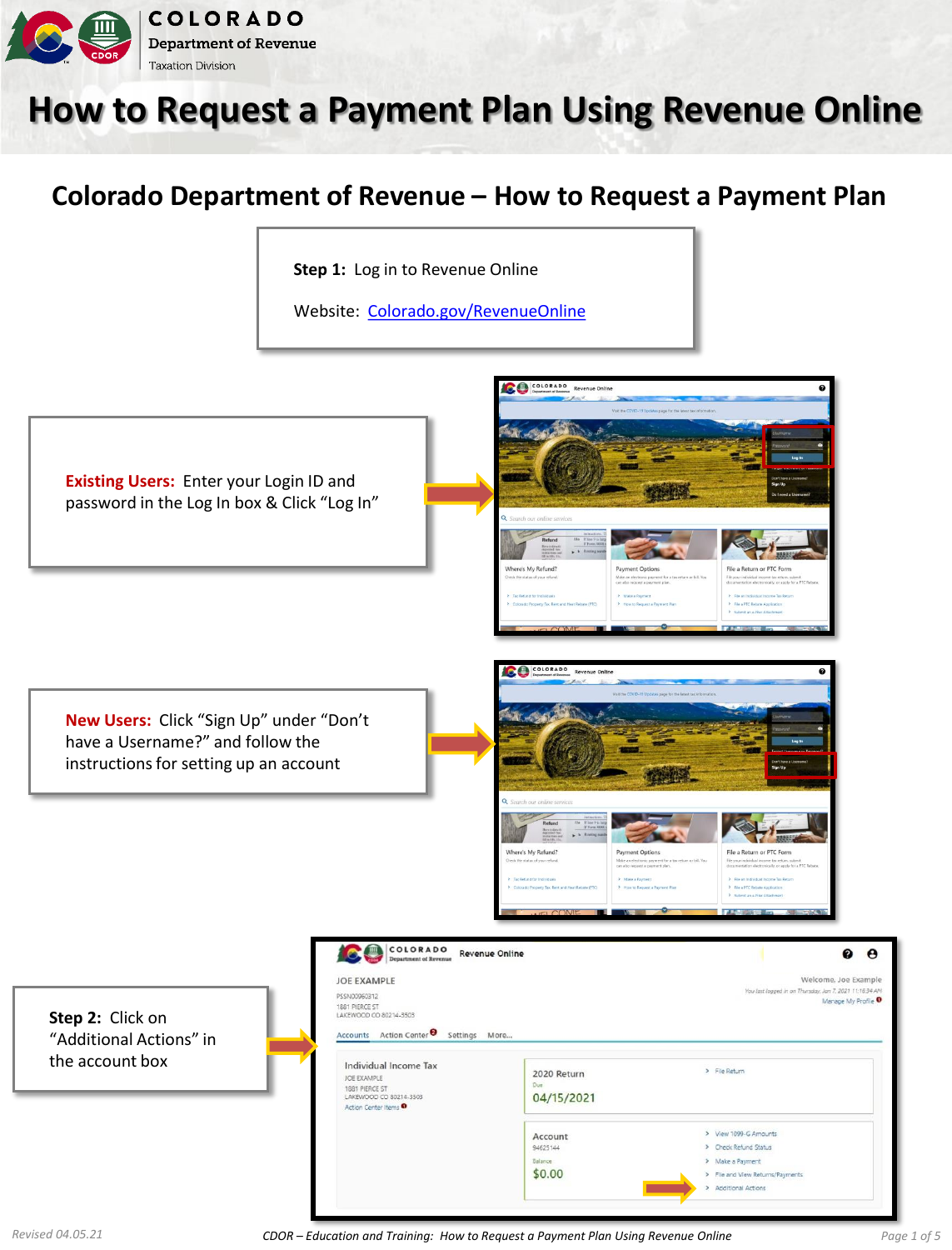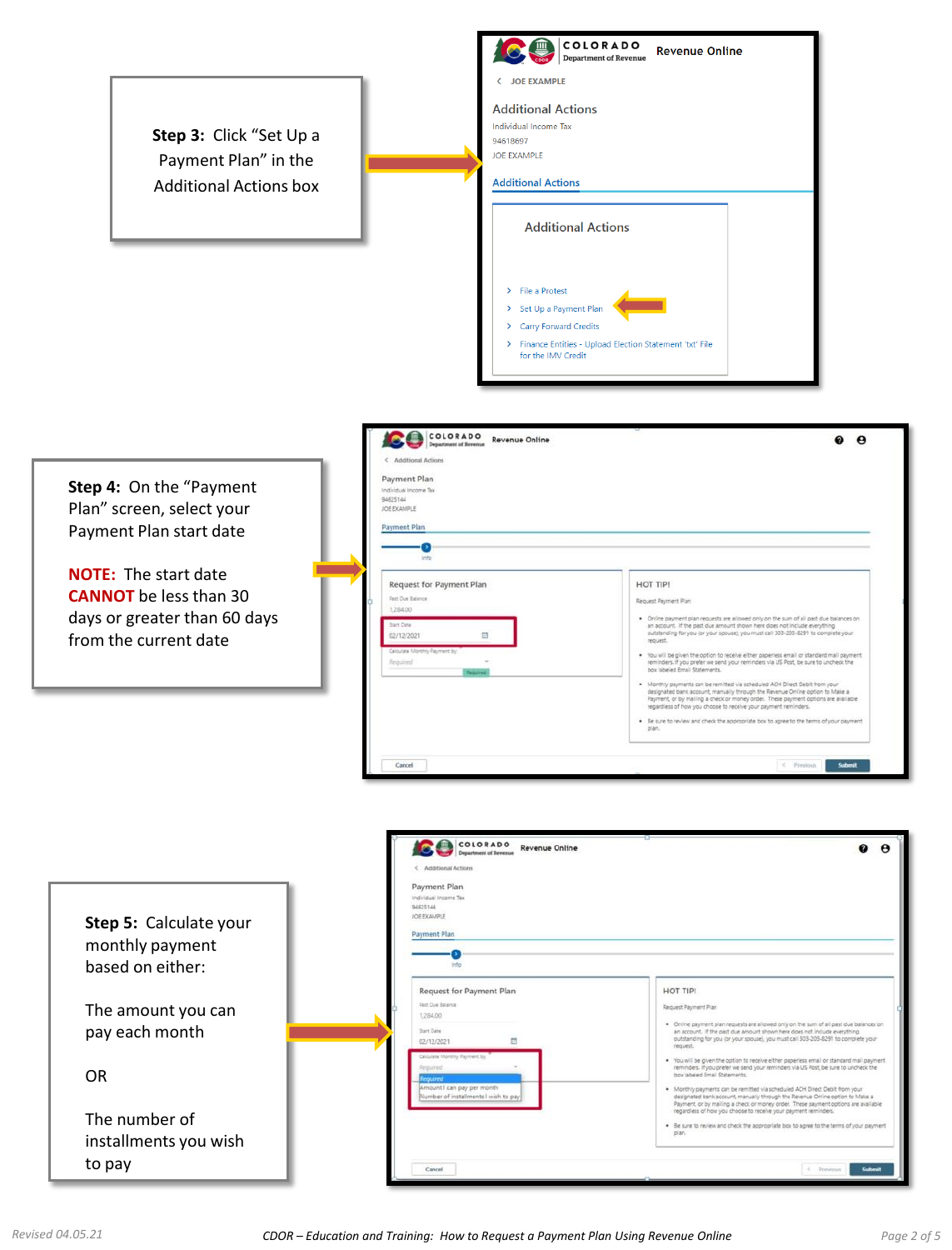



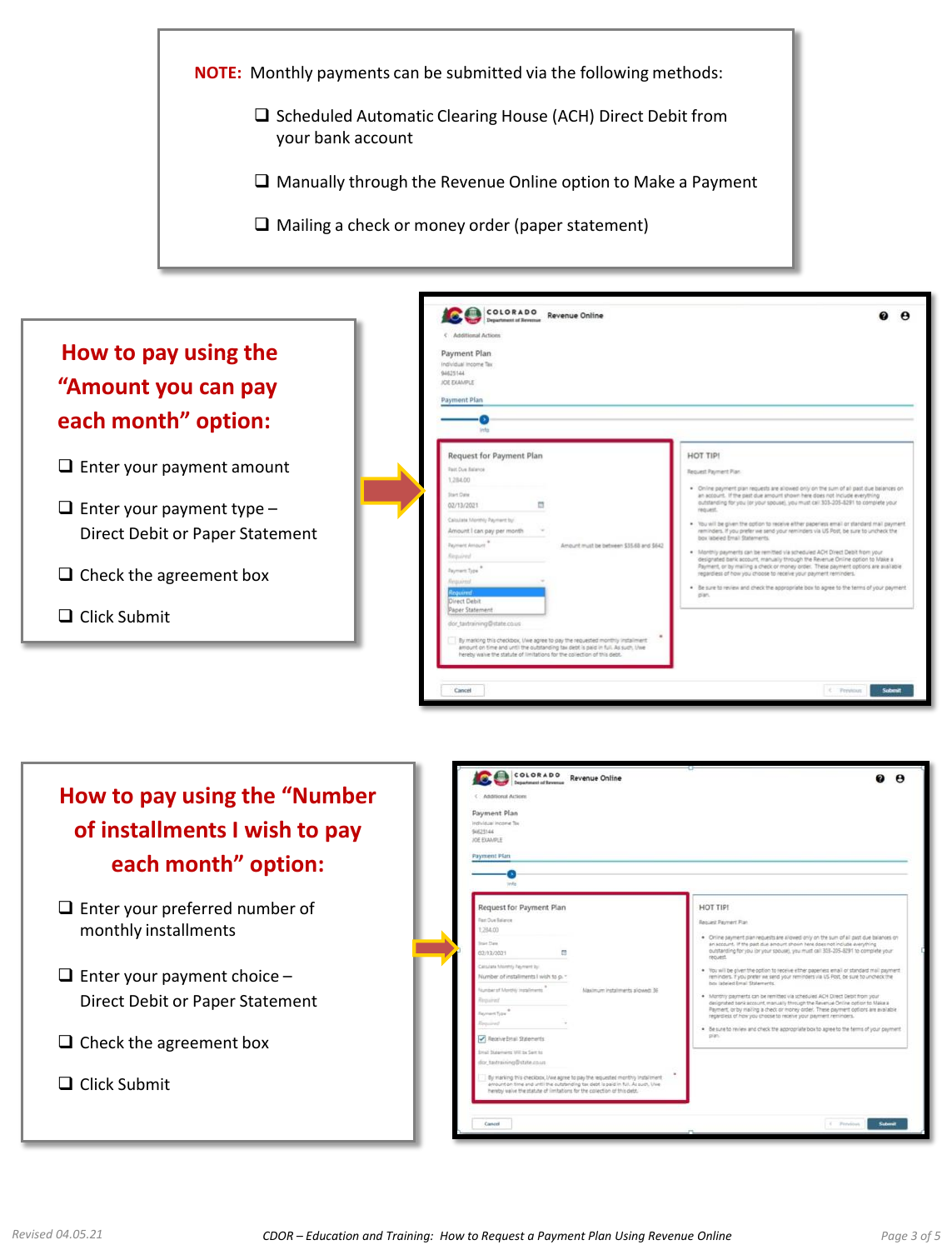



|                                                                        | Request for Payment Plan<br>Fast Sue Releves<br>1,254,00                                                                                                                            | HOT TIP!<br><b>Request Payment Plan</b>                                                                                                                                                                                                                                                                                                                                                                                                                                                                                                  |
|------------------------------------------------------------------------|-------------------------------------------------------------------------------------------------------------------------------------------------------------------------------------|------------------------------------------------------------------------------------------------------------------------------------------------------------------------------------------------------------------------------------------------------------------------------------------------------------------------------------------------------------------------------------------------------------------------------------------------------------------------------------------------------------------------------------------|
|                                                                        | Start Date<br>$\sim$<br>02/13/2021<br>Calculate Monthly Payment by:<br>Amount I can pay per month.<br><b>Received Amount</b>                                                        | . Circles payment plan requests are allowed only on the suri of all past due believing on<br>an account. If the past due amount shown here does not include everything<br>outstanding for you lor your spouse), you must call 303-205-8291 to complete your<br>request.<br>. You will be given the option to receive either paperiess email or planded mail peyment<br>reminders. If you prefer we send your reminders via US Post, be sure to uncheck the<br>box labered Email Statements.<br>Amount must be between \$35.65 and \$542. |
| <b>Step 6: Completed Information</b>                                   | 40.00<br><b>Payment Tops</b><br>Direct Debit<br>Baris Account Tues                                                                                                                  | . Monthly payments can be remitted via scheduled AD1 Direct Delsit from your<br>designated bank account, manually through the Revenue Online option to Make a<br>Fayment, or by mailing a check or money order. These payment potions are available<br>repartiless of how you choose to receive your payment reminders.<br>. Be sure to review and check the appropriate box to agree to the terms of your payment<br>plan:                                                                                                              |
| $\Box$ Once you've entered all of your<br>information, click "Submit." | Checking<br><b>Bank Routing Number</b><br>107006978<br><b>Bank Traine</b><br>BANK OF COLORADO                                                                                       |                                                                                                                                                                                                                                                                                                                                                                                                                                                                                                                                          |
|                                                                        | <b>Earl Account Number</b><br>12345678<br>Re-arran Sank Autount Number<br>12345678                                                                                                  |                                                                                                                                                                                                                                                                                                                                                                                                                                                                                                                                          |
|                                                                        | <b>D</b> Receive Email Statements<br>Eval Satement Willas Sent to<br>dor taxtraining@state.co.in<br>7 By marking this checkbox, Live agree to pay the requested monthly installment |                                                                                                                                                                                                                                                                                                                                                                                                                                                                                                                                          |